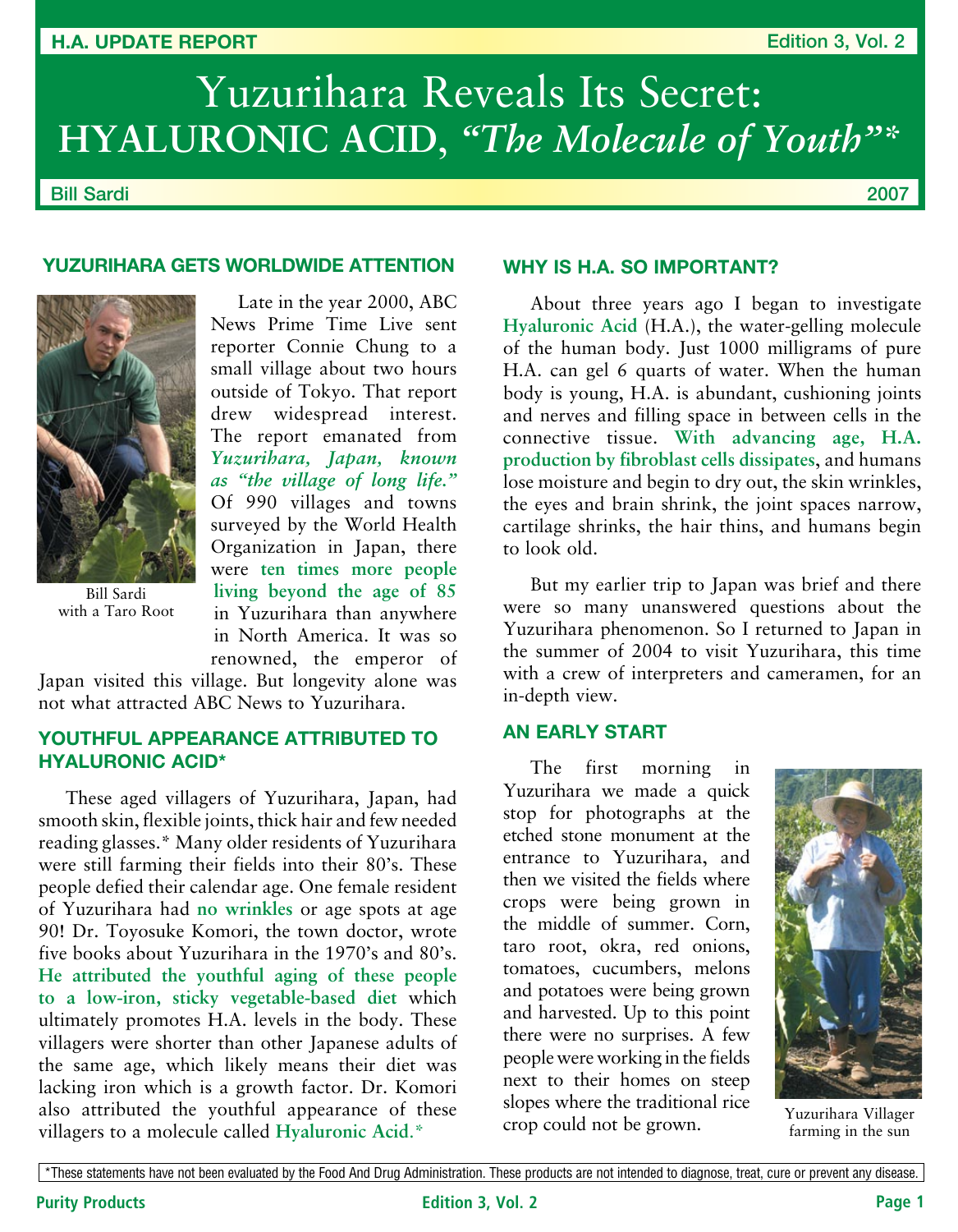

Villager shows Bill Sardi a freshly picked melon





Bill Sardi in Yuzurihara, Japan

Older Resider  $\mathbf w$ 

## **The Village of Long Life**

Yuzurihara has in modern times mostly been an isolated village. As you enter Yuzurihara there is a marker stone, which says "Village of Long Life." We began to ask people we met about Yuzurihara's reputation. They told us that Dr. Komori was initially an elementary teacher in Yuzurihara. He later went back to school and became a physician. His research papers and books involved his earlier experiences in Yuzurihara. His son also became a doctor and helped him in these studies.

## **Sticky Vegetables**

We ate a lunch at the Home Town of Long Life market and cafe where foods typical of the area are prepared. The traditional diet in Yuzurihara is varied. We ate nine different small-portioned dishes at our lunch which included fish from a local stream, boiled potatoes with miso paste (a dish called tamaji), dark purple sweet potato, millet rice, specially prepared daikon radish, buckwheat noodles, red onions, a Japanese-style bun stuffed with azuki bean paste, and a newly introduced sticky vegetable which originated from Egypt and is now grown in Yuzurihara called moloheiya which is known to be rich in iron and calcium. Meat was absent (there is no meat market in Yuzurihara).

## **An 83 Year Old On A Scooter**

Our investigation was suddenly interrupted by an 83-year old villager by the name of Izumi Ishii who drove into the market on his motor scooter to deliver his harvested vegetables. Mr. Ishii is Yuzurihara personified. He captured our attention immediately. His face was always filled with a smile. Here was an octogenarian who drives a motor scooter three miles to sell his vegetables at the market, and still farms his fields five to eight hours a day!

## **Vibrant, Healthy People...**

Through my interpreters, I chatted with Mr. Ishii and another farmer. I asked them if they knew any of the people who were mentioned in the original ABC News story over three years ago. I showed them photos that were published in my book. One of these seniors peered at the small photos in my book, and without the aid of reading glasses, recognized some of the people in the original ABC News story. It was then I realized the people are amazing - **enjoying vibrant health, healthy joints, beautiful skin and even healthy vision!\***

We followed Mr. Ishii to his home and his nearby fields. Earlier in the day this octogenarian had been trimming a 100-year old tree in his front yard. He was up on a **30-foot ladder** to trim the tree. Later, he plowed his vegetable garden with a hoe, doing the work of a man much younger. He seemed indefatigable.

When we were walking back to his house, another curious oldster came out to ask Mr. Ishii what was going on. This was Mr. Mitsutomo Ishii, age 90, **who also still works in his field every day**, fewer hours in the hot sweltering summer sun, but otherwise puts

<sup>\*</sup>These statements have not been evaluated by the Food And Drug Administration. These products are not intended to diagnose, treat, cure or prevent any disease.